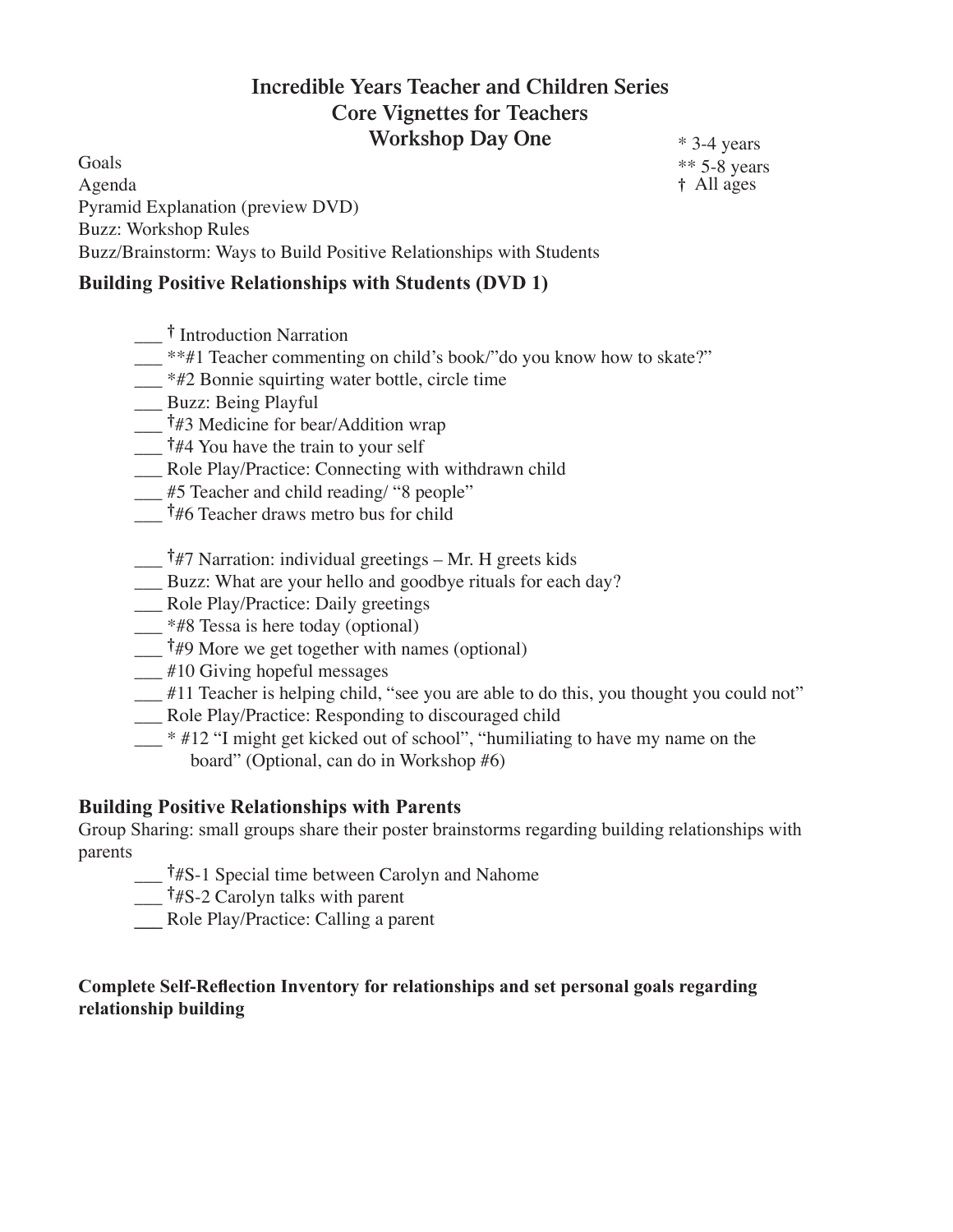# **Preventing Problems - The Proactive Teacher (DVD 2)**

Brainstorm in groups: handling transitions, schedules and rules, classroom environment, getting and keeping children's attention

### **Classroom Structure:**

## **A. Rules and Schedules Poster**

Group Sharing: small groups share their poster brainstorms regarding building relationships with parents.

- **\_\_\_** †Show Introductory Narration
- \_\_\_ #1 Teacher talking about rules
- $\frac{1}{x}$   $\frac{1}{x}$  # S-3 Talking about rules /small group talks about ignoring and demonstrating
- \_\_\_ Buzz: Classroom Rules p.221
- $\frac{1}{2}$  # S-4 Dinosaur chip challenge
- \_\_\_ Show teachers "show me five" rules poster, garden glove show me five, & rules cue cards. Use "I can listen" stickers.

## **B. Physical Placement of Teachers and Students**

\_\_\_ Group Sharing: environment poster

- \_\_\_ #2 Teacher at table reading with 4 students 2nd graders/Greg
- \_\_\_ #3 Teacher at head of table explaining instructions
- \_\_\_ †#4 Mr. H get closer, uses goldfish crackers
- \_\_\_ Buzz: Classroom Environment p. 223

# **C. Routines/Transitions**

### **Share Transitions Poster**

\_\_\_ #5 Stretching Time

- $\frac{1}{46}$  Narration 2 minute warning, Mrs. B
- \_\_\_ †#7 Count to ten, Mrs. B
- \_\_\_ †#8 3 minutes left to play, Bonnie
- \_\_\_ †#9 Bye Bye bubbles, Bonnie
- $\frac{1}{\sqrt{1 + 10}}$  +  $\frac{1}{\pi}$  Singing to start circle
- \_\_\_ Buzz: Schedules

### **Buzz: Classroom Schedules p.220**

\_\_\_ Group sharing poster

- $\frac{1}{4}$  †#S-5 Narration: greetings classroom jobs, share example schedule
- $\underline{\hspace{1cm}}$ #S-6 Transition to small groups
- \_\_\_ †#S-7 -Opening Dinosaur Circle Time (Jamila)
- \_\_\_ Role Play/Practice: Opening Circle Time
- $\frac{1}{2}$  # S-8 Ending Circle Time
- $\frac{1}{4}$  †#S- 9 Wiggle break (Tony)

## **Getting and Holding Children's Attention**

- $\frac{1}{4}$  +  $\frac{11}{1}$  Teacher claps for attention-transition
- \_\_\_ †#12 Magic line up, Mr. H
- \_\_\_ †#13 narration, getting and holding children's attention, "Hipp I need you with me"
- $\frac{1}{2}$  + 14 "waiting on a couple of eyes"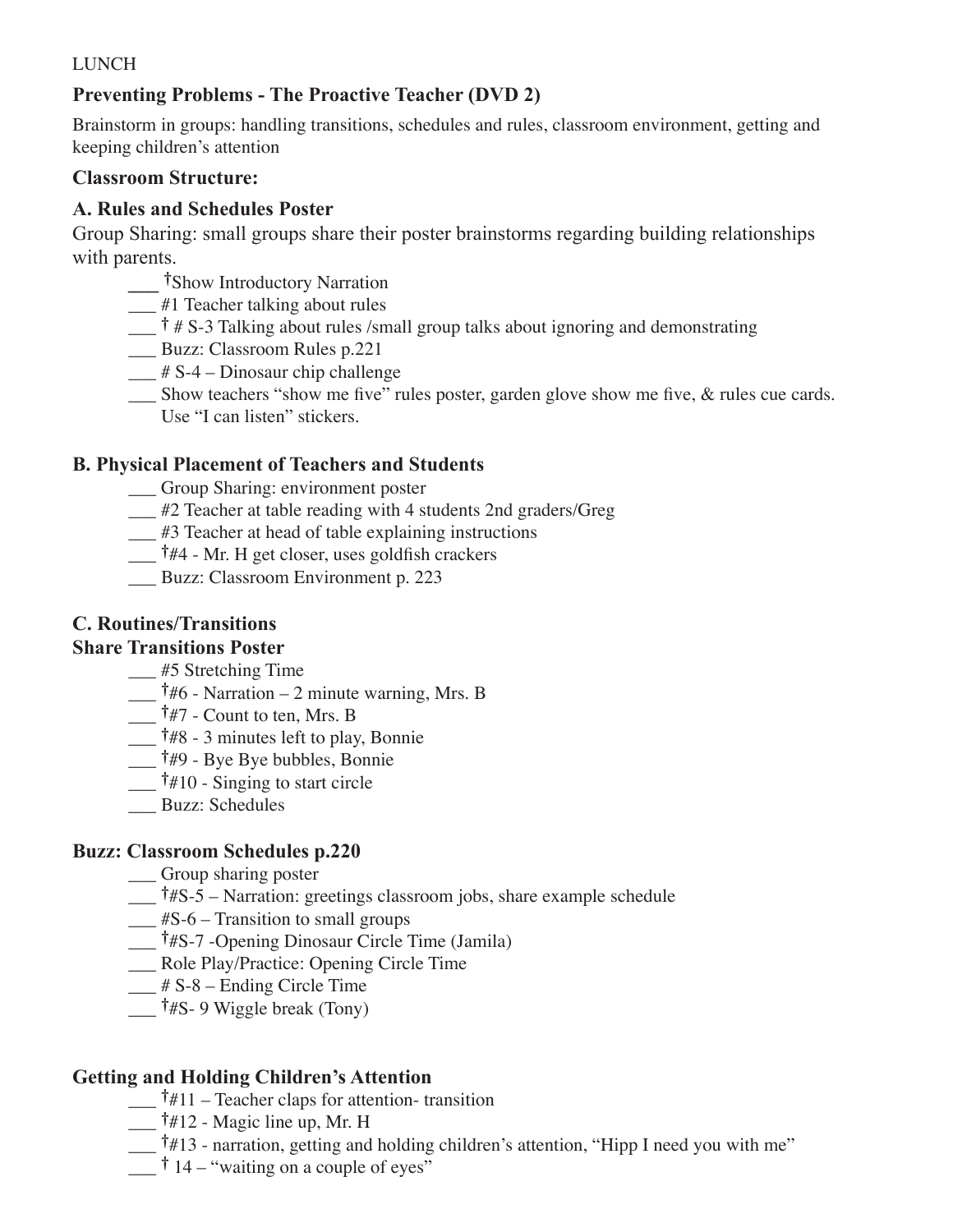- $\frac{1}{4}$  †#15 Sewing project instructions
- $#16$  "I need all of you thinking please"
- $\dagger$ #17 Mr. H freeze
- $\frac{1}{4}$  + 18 Count to 5 Mr. H
- $\frac{1}{419}$
- $\dagger$ #20 Mr. H, eye check
- \_\_\_ Buzz: Making Learning Fun/How do you make learning fun or humorous?
- # 21- Getting Children's Attention/clap once if you can hear me/signals

#### **Clear Commands and Instructions**

- \_\_\_ #22 Teacher finishing spelling assignment/put book in folder
- $\frac{1}{2}$  #23- Clap 6 times
- \_\_\_ #24- Folding owls/that's what book will look like when finished
- $\frac{1}{4}$  25- Getting ready for recess, stand by your desk when you are ready
- \_\_\_ Role Play/Practice: Positive Commands for Transitions
- \_\_\_ †#26 negative commands/ Mrs. B negative on sewing
- \_\_\_ Buzz: re-write negative commands in positive language
- $\frac{1}{2}$  #27 "no way I will ask you to help me"
- $\frac{1}{28}$  "were you listening when we gave directions?"
- \_\_\_ #29 "you're not listening, I forgot to mention to your mom."
- \_\_\_ Role Play/Practice: Replay Respectful Commands
- $\frac{1}{2}$  #30 Losing patience
- $\frac{1}{2}$  #31 "can you please work quietly?"
- $\frac{1}{4}$  +  $\frac{432}{2}$  Child trying to talk to teacher/ "I'm listening to Tessa"
- $\frac{1}{433}$  Children talking out with no hand up
- \_\_\_ # 34 Child comes up to teacher/Greg out of seat
- \_\_\_ #35 Teacher getting everyone's attention/use your eyes
- $\frac{1}{1}$  #36 Teacher reading to students/ rule #1 I should talk when others are talking
- $\frac{1}{437}$  Losing patience

### **Giving Choices**

- \_\_\_ †#38- Narration, Choices, do you want to share? Ok you don't have to
- $\frac{1}{4}$  #39 If you don't want to listen, you can get a book, Spec Ed. Class
- \_\_\_ Buzz: What choices might work in your classroom?

### **Nonverbal Signals and Prompts**

- \_\_\_ †#40- Non verbal cues, teacher covers mouth with hand
- Buzz: what non-verbal cues do you use with children? p.222
- $\frac{1}{41}$  Teacher at story table with 5 students/"what do you think you should be doing?"
- \_\_\_ †#42 Physical Redirecting Narration, engaging all, Mr. H sleepy child
- $\frac{1}{443}$  Teacher uses communication cards with student
- \_\_\_ #44 Circle game/Hanook outside
- $\frac{1}{445}$  Finger paints/expanding children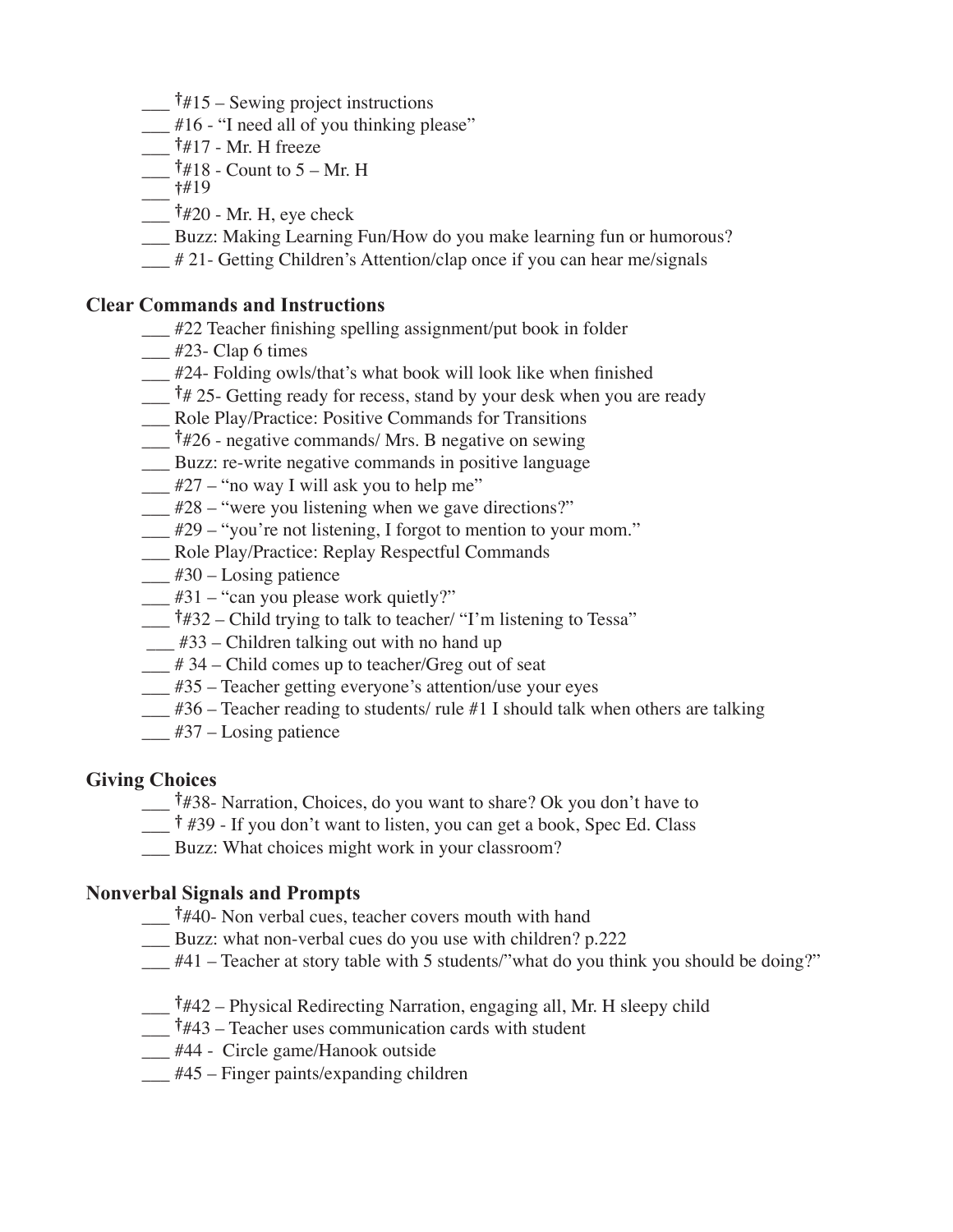### **Reminders**

 $\frac{4}{4}46$  – quiet hand up

## **Brainstorm: What are realistic expectations for young children?**

- $\frac{1}{447}$  Teacher helping with homework
- \_\_\_ #48 Teacher with 3 boys checking on lessons
- $\frac{1}{449}$  Spelling name on test
- $\frac{1}{2}$  #50 "you can't do a good job if chattering"
- $\frac{1}{4}$  +#51 Reminding students of rule/ rule is hand up, Bonnie guides child back to table
- \_\_\_ Buzz: Realistic Expectations
- \_\_\_ #52 Teacher demonstrating sewing project

## **Positive Attention and Monitoring**

- \_\_\_ #53 "Griffin is listening, Alex, Sarah …"
- $\frac{1}{2}$  #54 Are you coloring
- \_\_\_ #55 Getting ready/receiving tickets for compliance to instructions
- $\frac{1}{100}$  #56 Teacher checking work
- $\uparrow$   $\sharp$  57 Predicting success with sharing rulers Mr. H

### **•Teacher Interview**

### **Break out for Behavior Plans**

#### **Homework Review for the month**

### **Complete Teacher Classroom Management Self-Reflection Inventory & Set Personal Goals**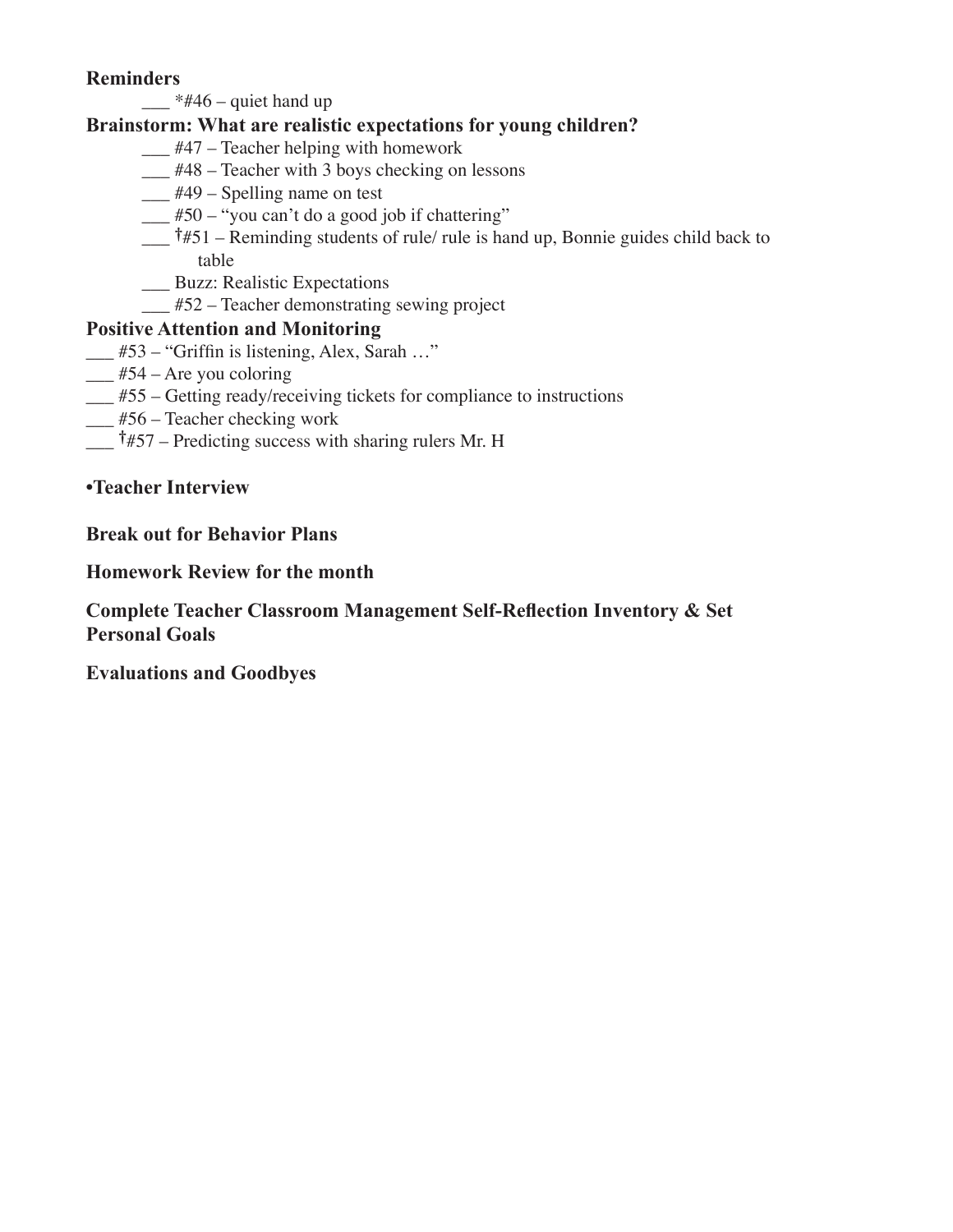# **Incredible Years Teacher and Children Series Core Vignettes for Teachers Praise Day Two**

\* 3-4 years \*\* 5-8 years † All ages

#### **The Importance of Teacher Attention, Coaching and Praise (DVD 2)**

- \_\_\_ † Introductory Narration
- \_\_\_ † Buzz: Benefits and Barriers of Praise
- \_\_\_ † Introduction Narration

#### **Identify Target Behaviors**

- \_\_\_ † Introductory Narration
- $\frac{1}{4}$  +  $\frac{1}{4}$  Mrs. B reading book to Greg at desk
- $\frac{1}{42}$  Hundred letters with praise after each letter
- \_\_\_ †#3 Mrs. B./ "museum is a good word"
- <sup>†</sup>#4 Teacher praises/ "delicate is a very nice word"
- \_\_\_ Brainstorm Academic Coaching
- \_\_\_ Practice/role play Academic Coaching in large and small groups

#### **Value of Specific Labeled Praise**

- \_\_\_ †#5 Teacher walking around classroom and praising working and printing
- \_\_\_ †#6 Teacher praising enthusiastically while walking around room
- \_\_\_ Buzz: Encouraging words
- \_\_\_ †#7 Teacher praising Odessa

#### **Improving Praise (8-11)**

- \_\_\_ †#8 Improving Praise/ "good job" & no enthusiasm
- \_\_\_ Role Play/Practice: Replay Vignette #8
- $\frac{1}{4}$  +  $\frac{1}{4}$ 9 Andy putting away garage/ making praise more specific/spec ed
- Buzz/Brainstorm: statements teachers use to praise
- $\frac{1}{2}$  #10 "your pictures are really full!"
- \_\_\_ Role Play/Practice: Replay Vignette #10
- $\frac{1}{2}$  #11 "don't forget this line"

#### **Promoting Social Competence with Praise and Encouragement- Social Coaching**

- $\overline{$ †#12: Mrs. B doing it together
- \_\_\_ †#13: Spec. Ed. "you are paying attention"
- \_\_\_ \*Buzz: Social behaviors to praise
- $\frac{1}{2}$  #14 "I saw Kyle's hand go up"
- $\frac{1}{2}$  \*\*#15 "think the answer"/Mr. Hanson
- \_\_\_ †#16 Bonnie, really listening, sharing
- $\frac{1}{2}$  #17 "TJ hands to his own body"
- \_\_\_ Role Play/Practice: Praising social behaviors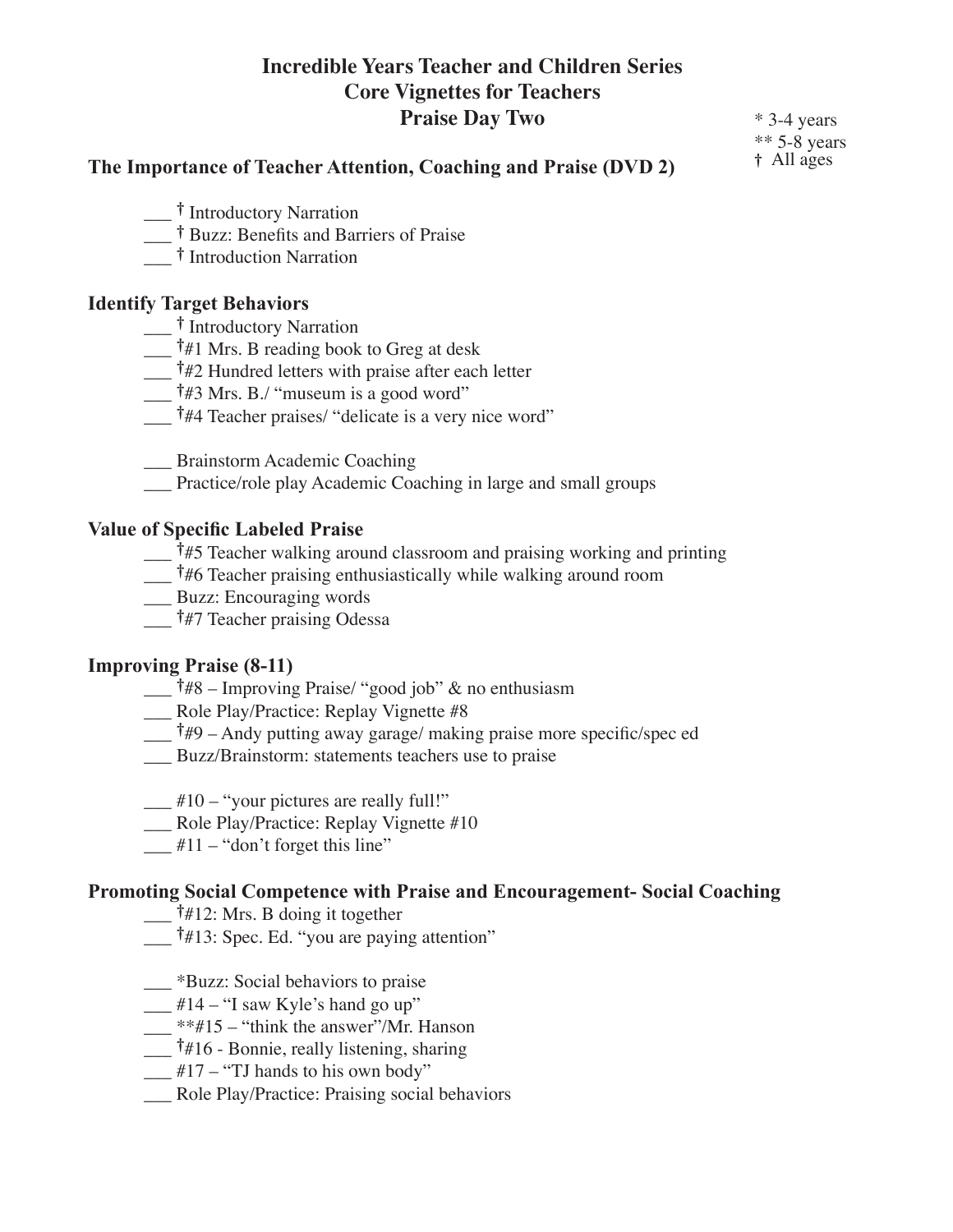### **Catch Children Being Good**

- $\frac{1}{\sqrt{2}}$  †Narration before #18 praise all kids including quiet ones
- \_\_\_ †#19 Bonnie, Tyrone is choosing a color… Morgan is watching
- $\frac{1}{4}$  †#S-10 Teacher as Coach/ Jim, Juanu waiting
- \_\_\_ †#S-11 Praising Social Skills and Problem Solving/Juanu sharing Good problem solving/ Frankie is a great builder
- \_\_\_ Role-play Social Coaching (large and small groups)
- \_\_\_ Narration, proximal praise
- $\frac{1}{420}$  Asian teacher, team compliments
- \_\_\_ Role Play/Practice: Proximal praise
- $-$  # 21 U words
- \_\_\_ †#22 Bonnie, Christopher is sharing, waiting

### **Attention Rule**

\_\_\_ #23 Spell mad

\_\_\_ #24 "I'm to take someone who raised their hand"

### **Promoting Children's Self-Esteem & Persistence Coaching**

 $\frac{1}{\sqrt{2}}$  †Narration before # 25, re intrinsic vs. extrinsic praise

- \_\_ \*\*#25 good thinking, persistence coaching
- \_\_\_ Buzz: Persistence Coaching

\_\_\_ #26 nice hair cut

\_\_\_ #27 Ida you have really improved

 $\dagger$  # 28 - Mr. H "you are trying really hard"

\_\_\_ Role Play/Practice: Persistence coaching

\_\_\_\*\* #29 – Nice job Corraine – I heard you say you did it

\_\_\_ #30 Sewing projects

\_\_\_ Narration before 31: positive expectations

\_\_ \*#31 - Asian teacher, "see you can do this"

\_\_\_ Buzz: positive forecasting, add this on to persistence coaching poster

 $\frac{1}{432}$  – teacher showing off work from prior day

### **Using Praise and Encouragement to Teach Children Responsibility**

- \_\_\_ \*#33 Bonnie praises kids for following directions & sitting down
- $\frac{1}{4}$  +34 Clean up bell... teacher gives out beans for cleaning up right away

 $\frac{1}{4}$  +  $\frac{435}{5}$  - Mr. H kids going back to seats, non-verbal hand to mouth

\_\_\_ #36 - Teacher praising those who are ready

\_\_\_ †#37 - Bonnie, that was helpful, you are helping, you are a good friend

\_\_\_ Buzz: praising friendship skills

### **Value of General Praise to Groups of Children**

- $\frac{1}{2}$  #38 "team two has a good start"
- $\frac{439 \text{Jose's table}}{20}$  is working really well.
- $\frac{1}{2}$  \*\*#40 "this is pretty hard stuff and you worked really hard"
- \_\_\_ #41 Doubling the Impact/ Mr. Robb told me…
- \_\_\_ Buzz: Positive Opposites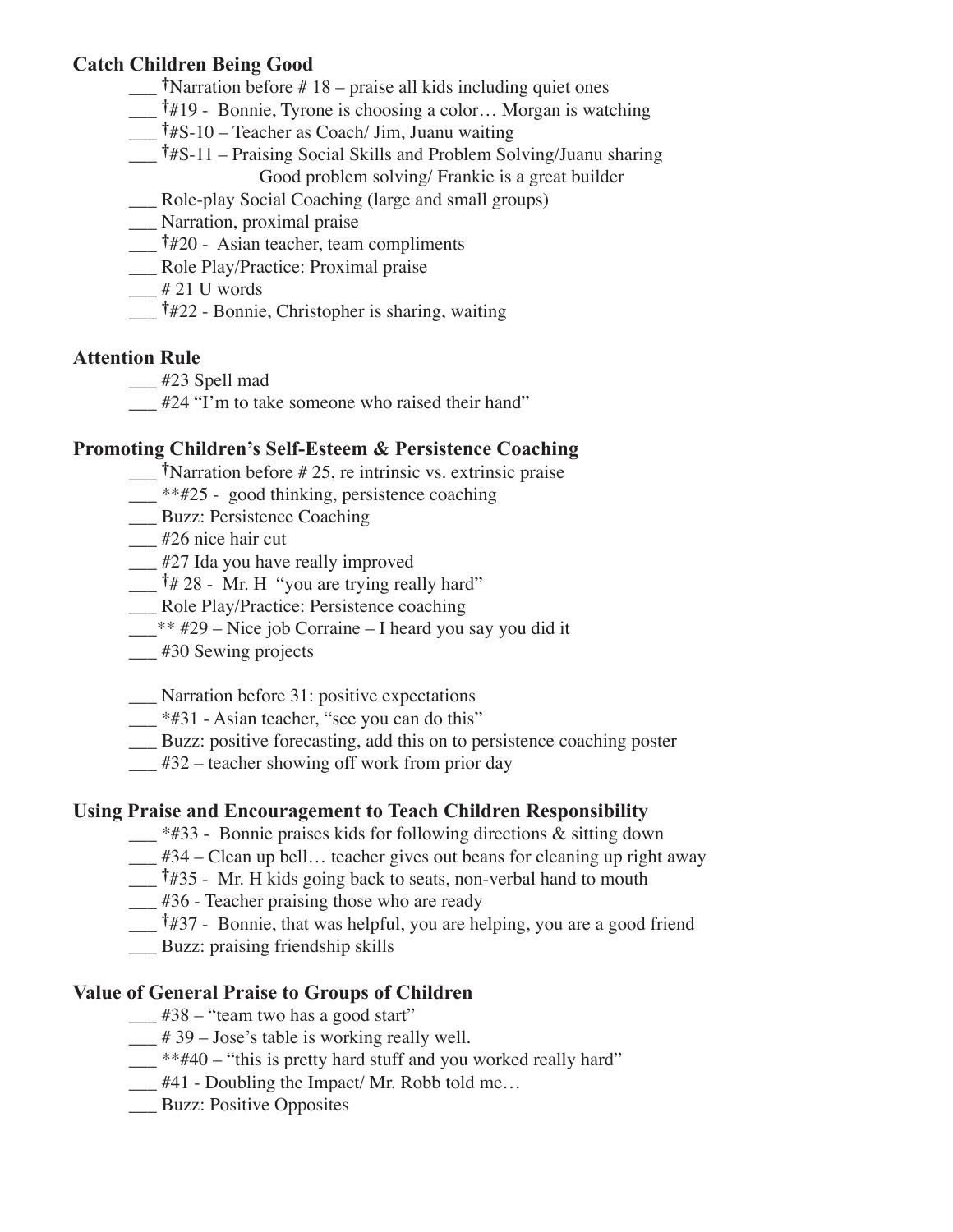### **Encouraging Children to Praise Themselves and Others**

- \_\_\_ †#42 Narration before 42, praise self and others/ "thumbs up or down"
- $\frac{1}{443}$  spelling SEARCH class claps
- \_\_\_ †#44 Ben can choose a friend –someone sitting quietly/ Bruce is having a good circle day
- \_\_\_ Role Play/Practice: Teacher prompts child to praise peer
- \_\_\_ †#45: Mr. H getting kids to notice group across room
- $\frac{1}{446}$  "give yourself a pat on the back"
- \_\_\_ †#47 "give yourselves a hug"
- \_\_\_ Buzz/brainstorm Self encouragement bubble
- $\frac{1}{4}$  †#S-12: Peter compliment circle
- \_\_\_ Buzz: Getting kids to compliment others
- $\frac{1}{4}$  †#S-13: small group compliment song
- \_\_\_ #48 "give me a signal if you think you can do a really good job"
- $\frac{1}{449}$ : Mr. H clapping leads to –give yourself a big round of applause

#### **Shaping New Behavior**

- \_\_\_ Narration: re praise small steps
- $\frac{1}{4}$  †#50 reading word grey
- $\underline{\hspace{1cm}}$ #51 "thanks for waiting Anthony"
- \_\_\_ Narration: hard to praise tough kids

#### **Physical Warmth**

- \_\_\_ †#52 Mr. H rubs Corraine's back
- $\frac{1}{4}$  †#53 Greg, multiple praises- ripple effect
- \_\_\_ #54 What else might teacher do?
- \_\_\_ Narration: working the room
- $\frac{1}{4}$  55 Mrs. B circulates, how do you do this in pre-school?
- $\frac{1}{2}$  #56 Mr. H circulating
- \_\_\_ Brainstorm: Emotion coaching
- \_\_\_ Role-play Emotion coaching
- \_\_\_ Brainstorm: Positive Opposites
- \_\_\_ Break up into small groups to work on Behavior Plans
- \_\_\_ Buzz: Praising others, praising ourselves, praising parents

#### **Review Monthly Activities**

#### **Complete Teacher Classroom Management Self Reflection Inventory and Set Goals**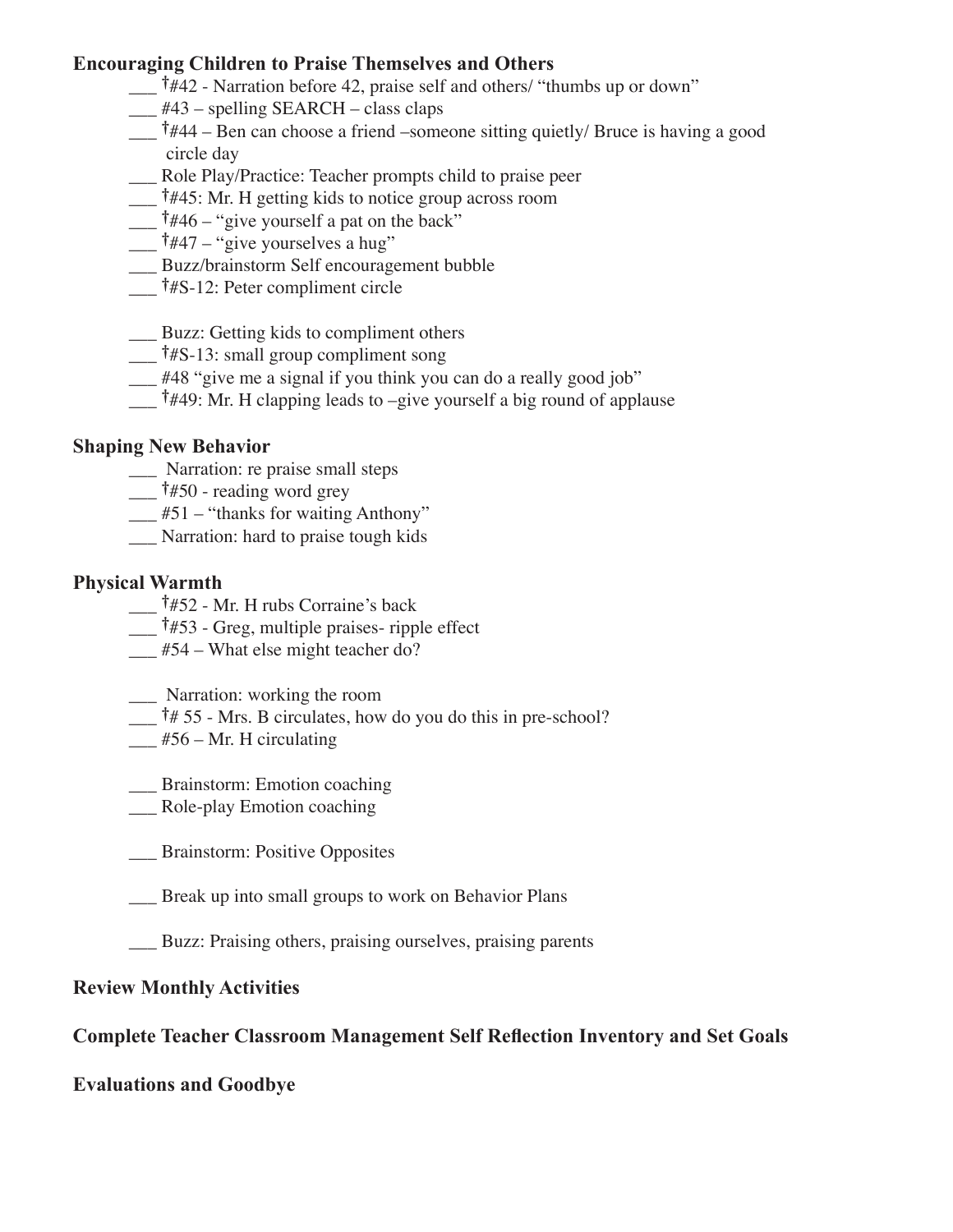# **Incredible Years Teacher and Children Series Core Vignettes for Teachers Incentives Workshop Day Three**

\_\_\_ Brainstorm advantages and disadvantages to incentives

\* 3-4 years \*\* 5-8 years † All ages

#### **Motivating Children Through Incentives (DVD 3)**

\_\_\_ † Introduction narration

#### **Individual Incentives**

- \_\_\_ \*\*#1 Teacher hands out tickets (which are traded in for candy)
- \_\_\_ Brainstorm/Buzz: low and no cost incentives
- $\frac{1}{2}$  \*\*#2 Counting tickets for M & Ms
- $\frac{1}{\sqrt{1-x^2}}$  \*\*#3 Group incentives
- \_\_\_ Role Play/Practice: Transition incentive
- \_\_ \*\*#4 Stars for academic work
- \_\_\_ \*#S-14 Green patrol/ earning chips for walking feet, washing hands
- \_\_\_ Role Play/Practice: Replay S-14 to make more developmentally effective
- \_\_\_ Brainstorm/Buzz: group incentives
- \_\_\_ \*#S-15 Motivating children to do homework/dinosaur books
- $\frac{1}{4}$  †#S-16 Spontaneous incentives

#### **Bean Systems**

- $\frac{1}{4}$  †#5 Bean systems
- \_\_\_ #6 Beans for quiet work
- $\frac{1}{47}$  Beans for remembering quiet signal
- \_\_\_ †#8 Beans for body to self
- \_\_\_ #9 Trading in beans for special activity area
- \_\_\_ Role Play/Practice: Not earning a reward
- $\mu$  #10 Trading beans for pretzels or cookies & Teachers evaluating day interview
- \_\_\_ †#11 Unexpected rewards –fisher cracker thrown
- \_\_\_ †#12 Counting to get children up close (fish crackers)
- \_\_\_ †#13 Shaking fish cracker jar & Teacher interview

#### **Team and Group Incentives**

- \_\_ \*\*#14 Dragons get stars
- \_\_\_ #15 Teams earn stars/Giant pandas win Carolyn talks with parent
- \_\_ #16 Compliment charts
- \_\_\_ #17 Compliment & teacher interview
- \_\_\_ \*\*#S-17 Rulers for reaching goal (2nd grade)
- \_\_\_ Role Play/Practice: Replay vignette with enthusiasm
- \_\_\_ #S-18 Individual and classroom incentives/dinosaur buttons
- $\frac{1}{4}$  †#S-19 continues/rules won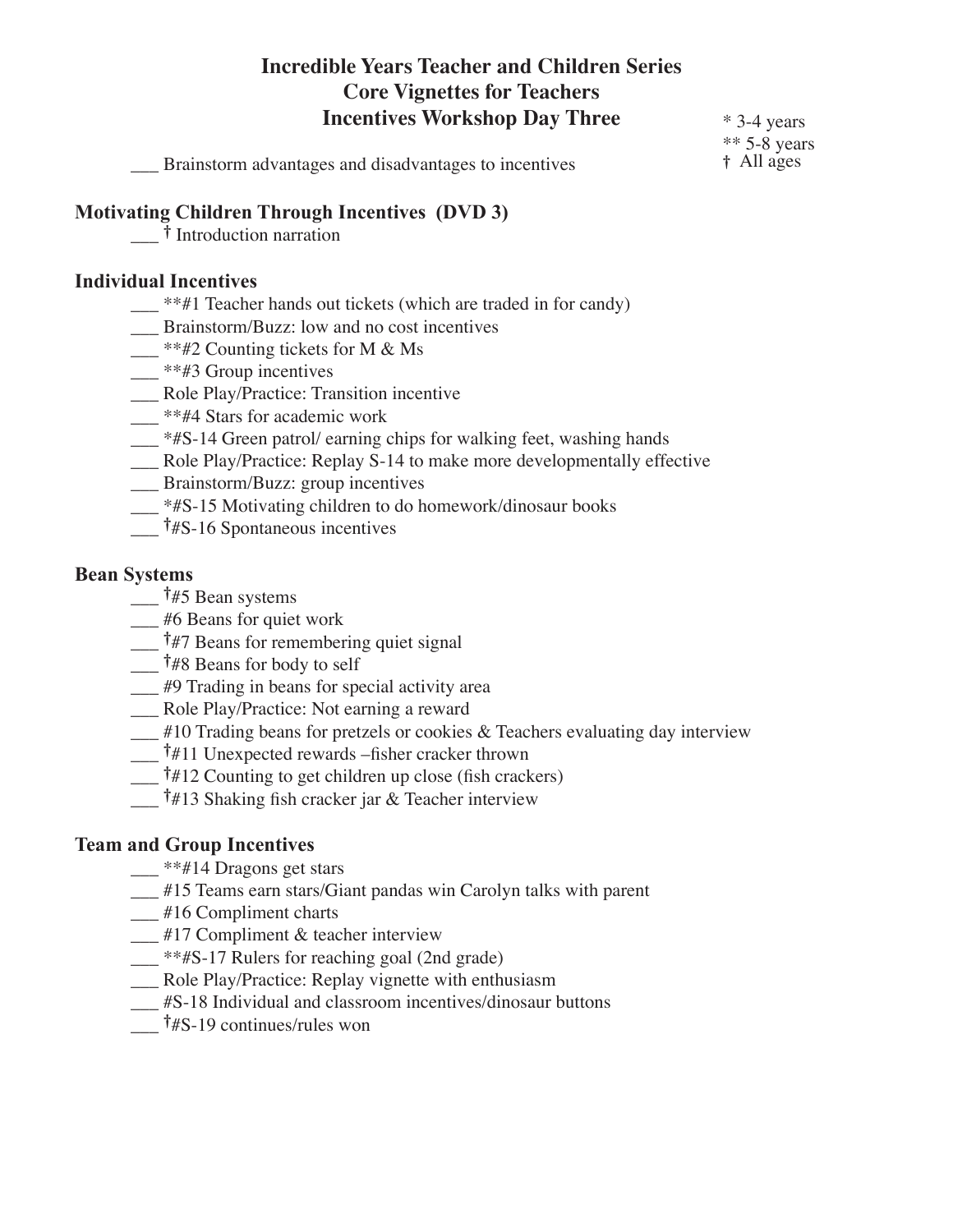## **Special Privileges**

- <sup>\*#18</sup> Choosing weather person
- $\frac{1}{2}$  †# 19 Passing out papers
- $\frac{1}{2}$  \*# 20 Passing out plates at snack
- $\frac{1}{4}$  21 Angie does a job/goes to office
- \_\_\_ Brainstorm/Buzz: Special privileges
- $\frac{1}{4}$  22 "I'd love to call on you but you are not in your chair"
- $\frac{1}{4}$  23 Children reward other children
- \_\_\_ Role Play/Practice: Getting students to reward another student
- \_\_\_ †#24 Computer use as a reward
- $\frac{1}{4}$  25 "first/then rule" –earning computer time & teacher interview
- \_\_\_ Role Play/Practice: First/Then Strategy

### **Special Recognition**

- $\frac{1}{4}$   $\frac{1}{2}$  Citizens of the day & teacher interview
- $*$ #S-16 Clanging cymbals/spontaneous celebrations

### **Sharing Successes with Parents**

- $\frac{1}{4}$   $\frac{1}{4}$  27 Explaining accomplishment chart
- $\frac{1}{4}$  28 Accomplish chart cont'd
- \_\_\_ Brainstorm/Buzz: Ways to involve parents at home with reward programs
- $\frac{1}{4}$   $\frac{1}{4}$  29 Teacher and parent collaborate on a chart
- \_\_\_ # S-19 Explaining how to earn chips/review dinosaur school rules/showing prizes
- $\frac{1}{4}$  S-20 Team challenge/party at 250 chips
- $\frac{1}{2}$  # S-21 Counting chips
- \_\_\_ # S-22 Praise for accomplishments
- $\frac{1}{4}$  S-23 Special challenges/pretzel in bag
- \_\_\_ Dialogic Reading (optional)
- <sup>†</sup> Buzz: Self-care and Self-rewards

## **Break out for Behavior Plans**

### **Homework Review for the month**

**Complete Teacher Classroom Management Self-Reflection Inventory & Set Personal Goals**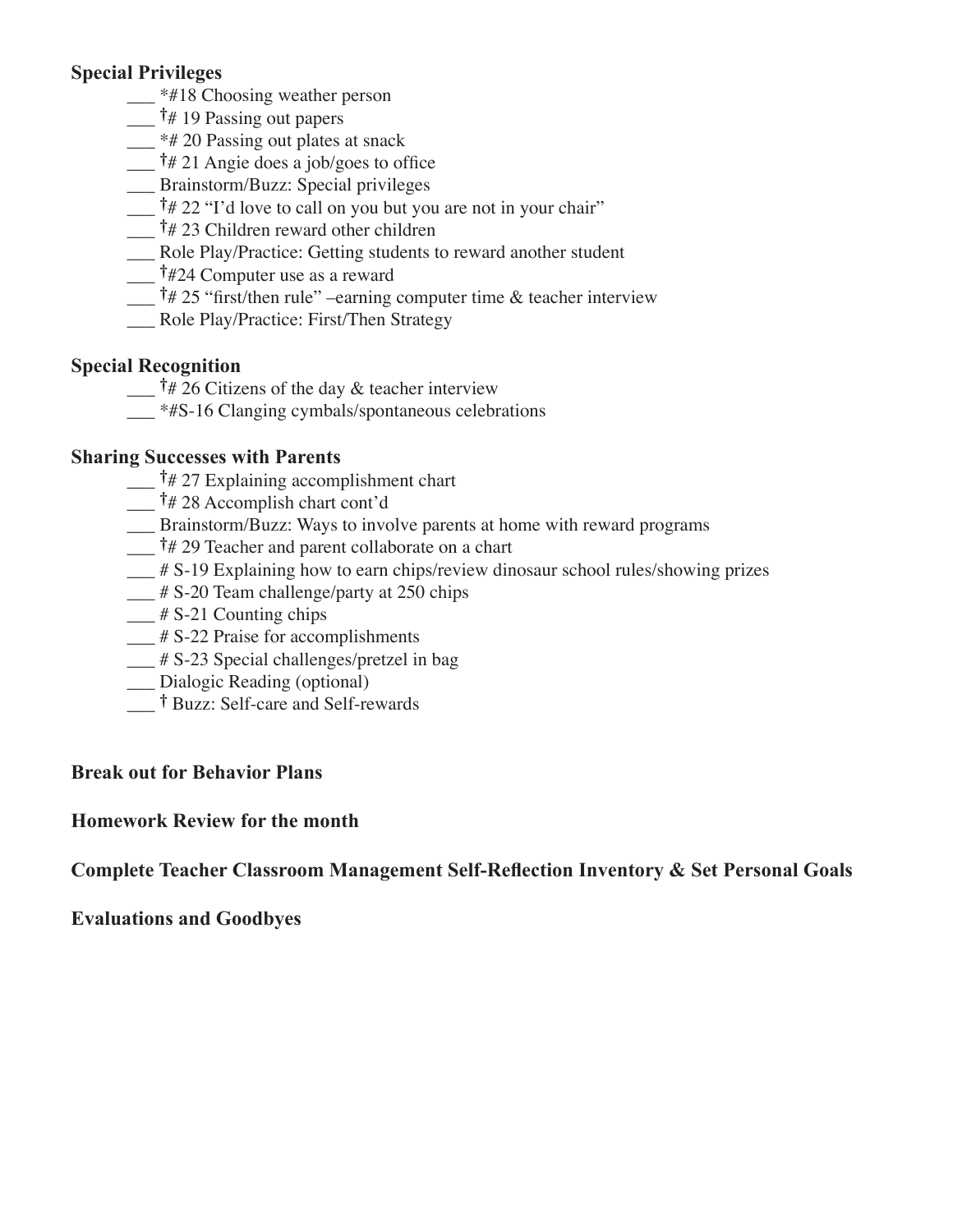# **Incredible Years Teacher and Children Series Core Vignettes for Teachers Handling Misbehavior Workshop Day Four**

### **Brainstorm/Buzz: Discipline Goals**

\* 3-4 years \*\* 5-8 years † All ages

#### **Decreasing Inappropriate Behavior (DVD 4)**

\_\_\_ † Introduction narration

#### **Ignoring**

- $\frac{1}{4}$  Teacher checking a student's work
- \_\_\_ Brainstorm/Buzz: behaviors to ignore
- $\frac{1}{4}$  Teacher reading and ignoring child sitting backwards and shaking head
- \_\_\_ †#3 Teacher at table helping two boys/ "kitty got a whooping"
- \_\_\_ Role Play/Practice: Ignoring off task behavior
- \_\_\_ †#4 Teacher praises Odessa and ignores child saying, "I hate Robert"
- $\frac{1}{45}$  Teacher ignoring 2 boys and helping another child
- $\frac{1}{4}$  +  $\frac{1}{4}$ 6 Teacher uses praise in combination with ignoring child who is patting her \_\_\_ Interview
- \_\_\_ †S-24 Ignoring strategy/ Jeremiah crying on floor/ vignette continues- 2 breaks
- \_\_\_ S-25 Ignoring a tantrum/Emani on floor/helping peers ignore him
- \_\_\_ S-26 Ignoring off-task behavior/Emani off seat
- $\frac{1}{\sqrt{2}}$  † S-27 Ignoring and redirecting/Kaylee tantrums
- Role Play/Practice: Ignoring tantrum in circle time
- \_\_\_ Buzz: behaviors to ignore and positive opposites to praise
- \_\_\_ †S-28 Teaching children to ignore/teacher praises children for ignoring
- \_\_\_ S-29 Learning about ignoring/Emani crying and children praised for ignoring
- \_\_\_ Buzz: Teachers share strategies they use to stay calm (See handout ways to stay calm)
- Role Play/Practice: Teaching students how to ignore in circle time

### **Redirecting**

### **A. Nonverbal Cues**

 $\frac{1}{47}$  Spelling lesson/and teacher redirects by removing object

- $\frac{1}{2}$  #8 The "stare"
- \_\_\_ †#9 Redirect strategies/nonverbal cues

#### **B. Wait/Silence**

- $\frac{1}{2}$  #10 Thinking?
- $\frac{1}{4}$  +  $\frac{1}{11}$  Teacher shakes head at Greg

### **C. Positive Verbal Redirect**

- $\dagger$ #12 Waiting for Greg (using child's name)
- $\uparrow$   $\sharp$ 13 "We lost someone" (not using name too much)
- $\frac{1}{4}$  +  $\frac{1}{4}$  Redirecting without being confrontational/teasing motions
- \_\_\_ †#15 Verbalizing another child's perspective/Hanook
- \_\_\_ †#16 Random checks/math paper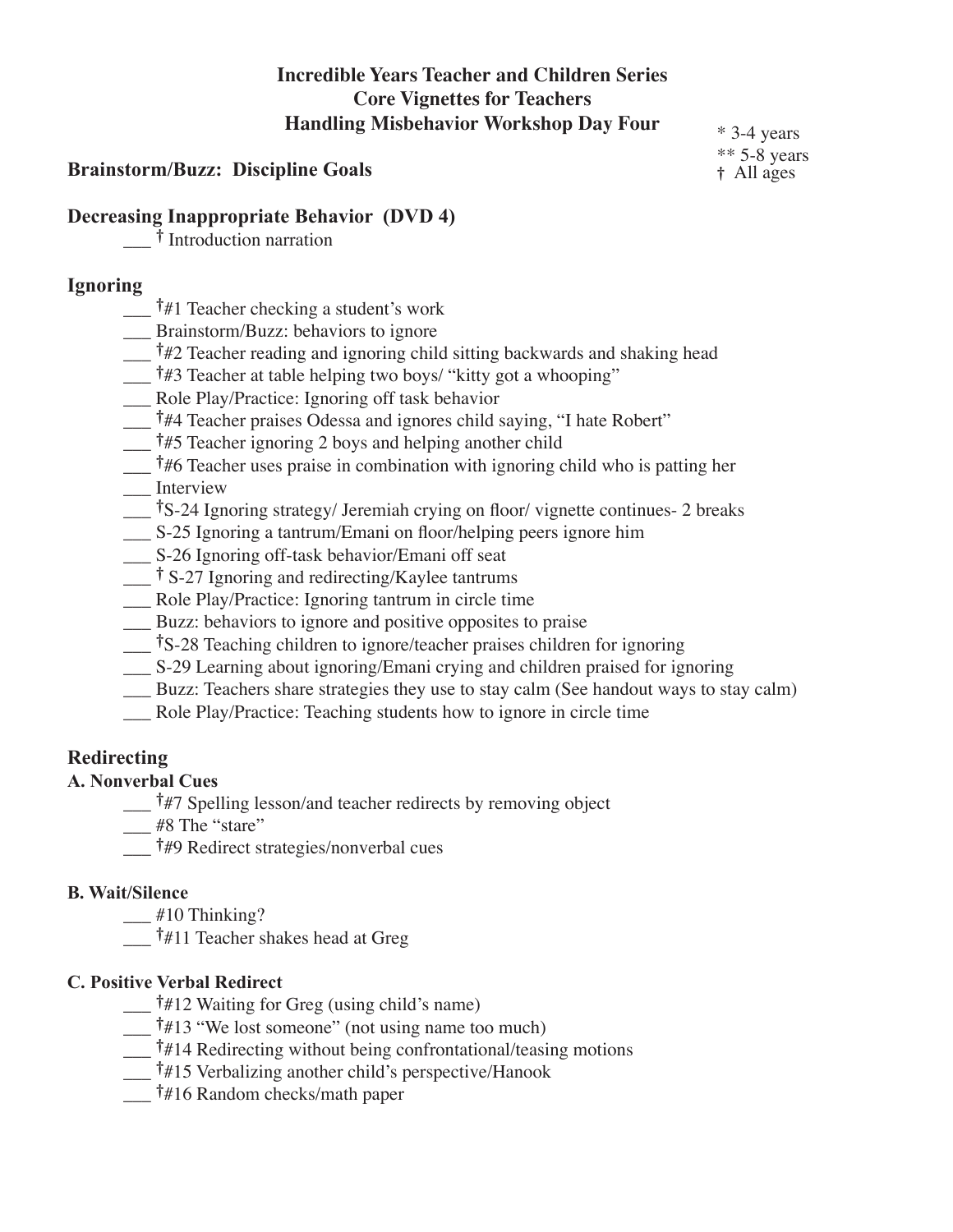#### **D. Negative Verbal Redirect (practice rewriting 17-20)**

- $\frac{1}{2}$  #17 "Listen to me, why is it taking so long?"/ Rewrite redirect to more positive approach
- \_\_\_ Role Play/Practice: Replay Vignette #17
- \_\_ #18 "You weren't listening"
- \_\_ #19 "You gotta watch"
- \_\_\_ #20 "You're daydreaming"
- \_\_\_ Role Play/Practice: Replay Vignette #20 with positive redirect
- $\frac{1}{4}$  +#21 Drawing/nonverbal cues to quiet down

### **Helping the Highly Distractible and Disengaged Child**

- \_\_\_ #22 "leave journals in desk"/ tries redirecting, checking work, reminders, nonverbal stare.
- \_\_\_ Buzz: Selective Ignoring what teacher can ignore while praising another part of behavior (See handout)
- \_\_\_ \*\*#23 Jeannette continued/ walking around and distracting others Interview
- \_\_\_ Role Play/Practice: Contrasting styles

### **Reminders and Warnings**

- \_\_\_ †#24 Teacher tries to get child back in seat/Andy
- $\frac{1}{425}$  Robert and counting to five
- \_\_\_ #26 Children getting ready/Tony, Tim & Hanook
- $\frac{1}{427}$  Setting timer/Andy
- \_\_\_ †#28 Warning of consequence/Robert and circle time

### **Helping the Impulsive Child**

- $\frac{1}{429}$  Verbal and non verbal reminders/lesson begins in circle time
- \_\_\_ †#30 Identify strategies used/ Hanook out of seat
- \_\_\_ †#31 Teacher getting ready for snack/encouraging verbal skills

#### **Coping with Tantrums**

- \_\_\_ †#32 Bubble table/ Hanook
- \_\_\_ Brainstorm/Buzz: Sharing ways to stay calm (use Buzz handout)
- \_\_\_ Rewrite Negative Self-Talk (see handout)

#### **Break out for Behavior Plans**

#### **Homework Review for the month**

**Complete Teacher Classroom Management Self-Reflection Inventory & Set Personal Goals**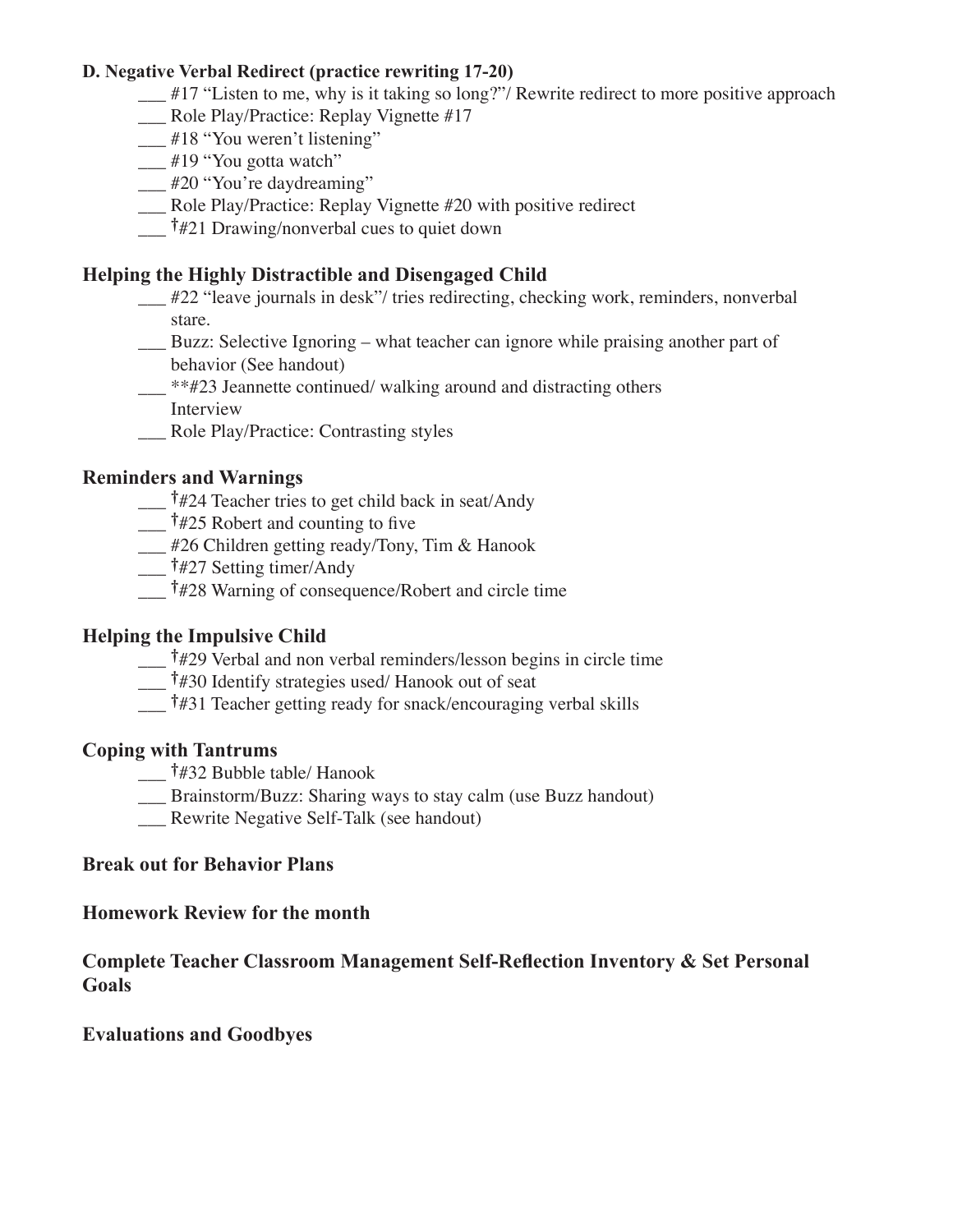# **Incredible Years Teacher and Children Series Core Vignettes for Teachers Decreasing Inappropriate Behavior Workshop Day Five**

## **Decreasing Inappropriate Behavior (DVD 5 & 6)**

\* 3-4 years \*\* 5-8 years † All ages

#### **Negative Consequences**

\_\_\_ † Introductory narration

#### **Natural and Logical Consequences**

- $*$ #33 Snack time/you can have water
- $\frac{1}{2}$  \*\*#34 Teacher removes child from desk
- $\frac{1}{4}$   $\frac{1}{4}$   $\frac{1}{35}$  Go to the end of the line
- $\frac{1}{436}$  End of the line
- \_\_\_ Brainstorm/Buzz: consequences used and developmental appropriateness
- \_\_\_ Role Play/Practice: Stating logical consequences
- $\frac{1}{4}$   $\frac{1}{4}$   $\frac{1}{37}$  Explanation of what happens if water is in kitchen
- \_\_\_ †#38 Being held responsible at recess time/child leaves room
- \_\_\_ Role Play/Practice: Differential attention

#### **Practice/Role Play – ignoring and praising**

\_\_\_ †S-30 Experiencing Consequences/ game is removed

#### **Moving the Child**

- \_\_\_ †#39 Signaling Jamaal quiet, giving warning, away from group at table
- \_\_\_ #40 Bring puzzle to me/Jeanette

#### **Loss of Privileges**

- \_\_\_ #41 Katie is moved back to her seat
- \_\_\_ #42 Teacher compromises
- \_\_\_ Teacher interview

#### **Decreasing Inappropriate Behavior- Follow Through with Consequences (DVD 6)**

- \_\_\_ Introductory Narration
- \_\_\_ Teach basic Time Out steps using first handout of simple time out

#### **Teaching Time Out to Students**

- $\frac{1}{4}$  S-31 Explaining Time Out
- \_\_\_ Role Play/Practice: Explaining Time Out to students
- $\frac{1}{4}$  \$-32 Practicing Time Out
- $\frac{1}{4}$  \$-33 Children teach Wally
- \_\_\_ Role Play/Practice: Small groups practice explaining time out and use anger thermometer

### **Effective Practicing and Use of Time Out**

- \_\_\_ †S-36 Time Out/Emani practices/Emani refuses to come back/ Emani back and kicks and returns to Time Out
- \_\_\_ S-37 Happy Place/ Emani goes to Time Out on his own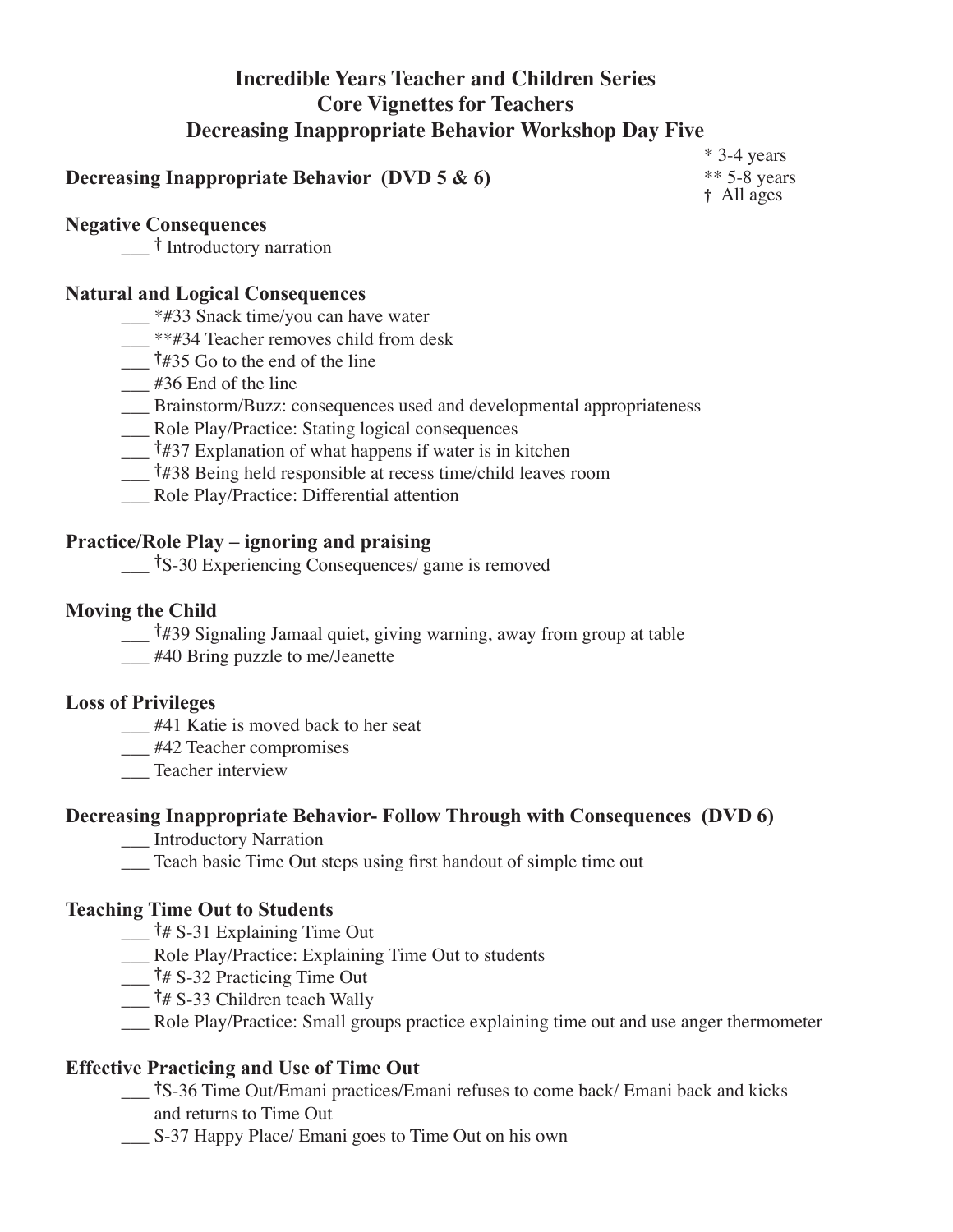- \_\_\_ †S-38 Learning to Self-Regulate/Emani does Time Out & is reengaged/group using turtle shell and anger thermometer
- \_\_\_ Role Play/Practice: Child resists Time Out (4-6 years)
- \_\_\_ †S-34 Time Out for Two Children/Emani and Tony
- \_\_\_ †S-35 End of Time Out/ return to circle
- \_\_\_ S-39 Resisting Time Out/ Jeremiah
- \_\_\_ Role Play/Practice: Child resists Time out (6-8 years)
- \_\_ Buzz: Positive Self-Talk
- \_\_\_ †S-40 Teaching Self-Regulation/Kaylee in Time Out
- \_\_\_ Role Play/Practice: Teaching Self-Regulation with thermometer in circle time

### **Improving Time Out**

- $\frac{1}{4}$  +  $\frac{1}{4}$  Time Out for swearing/whooping
- \_\_\_ #4 Child returned to Time Out for swearing (optional)

### **Teacher Interview**

\_\_\_ Buzz: Teachers share what behaviors result in Time Out, when they have it

\_\_\_ #5 Teacher trading beans for privileges/Jamaal stays at table

## **Tracking Misbehavior**

 $\frac{1}{4}$  Time Out/ Child gets off chair and goes in hallway (optional)

 $\frac{1}{42}$  Teacher implements time out (optional)

\_\_\_ #6 Teacher trying to teach/Greg disruptive/warning

\_\_\_ #7 "you're going to obey me"? teacher losing patience

Buzz: calming self-statements

### **Clip Board and Time System**

 $*$ #8 Bubble play and child hits by mistake/ Jamaal throws toy on floor/noncompliant

Teacher Interview & Tracking Misbehavior

### **Card System**

- \_\_ \*\*#9 Corraine turn over card to yellow
- \_\_\_ Buzz: Logical Consequences
- \_\_\_ Teacher Interview & Recess Talk (with Corraine)
- \_\_\_ Buzz: Do Teachers Working Like Detective Sheets (see handouts)
- Review: Problem Solving Worksheet (see handouts)

### **Break out for Behavior Plans**

### **Homework Review for the month**

**Complete Teacher Classroom Management Self-Reflection Inventory & Set Personal Goals**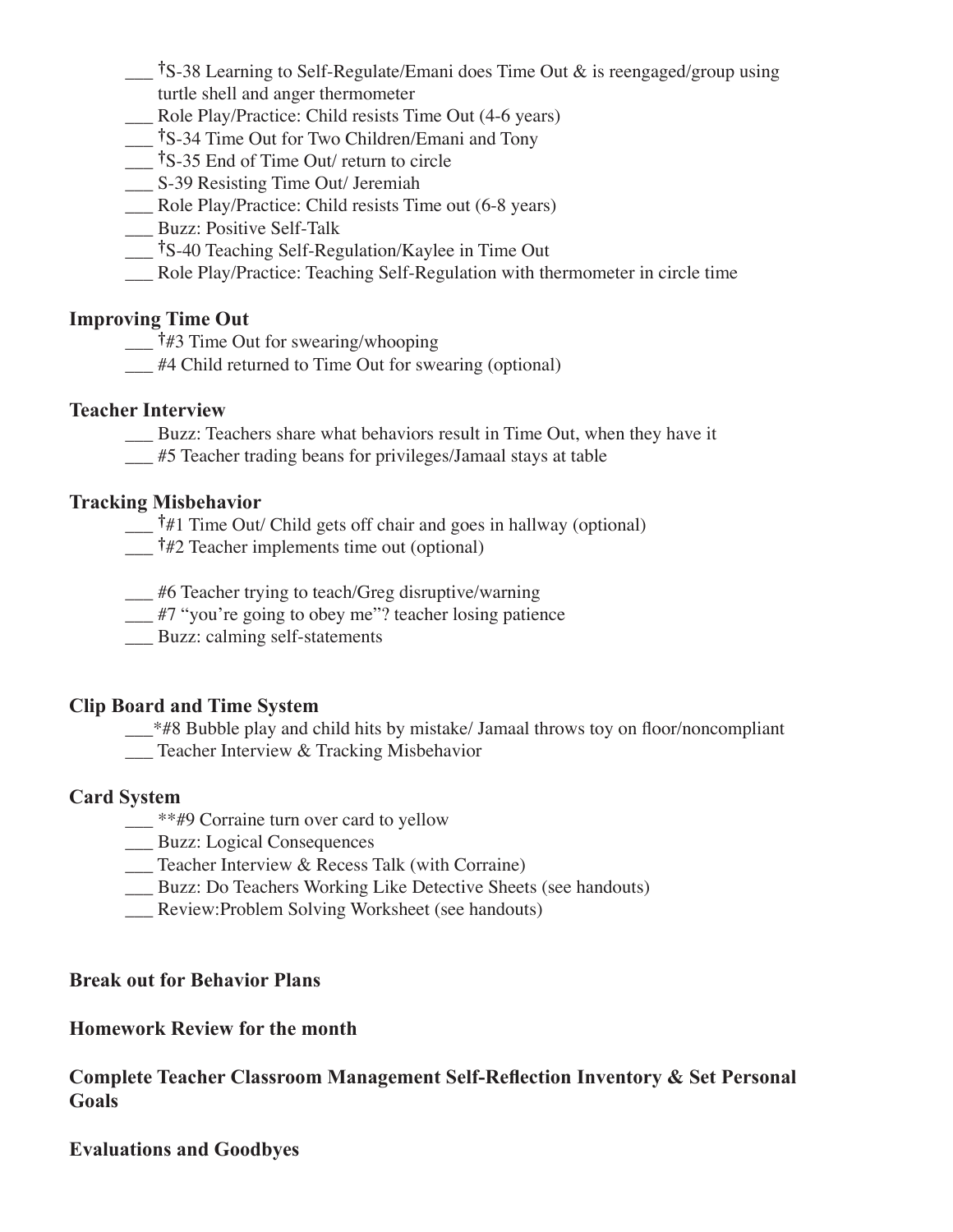# **Incredible Years Teacher and Children Series Core Vignettes for Teachers Social, Emotional and Problem Solving Workshop Day Six**

### **Building Positive Relationships (DVD 1 continued)**

\* 3-4 years \*\* 5-8 years † All ages

### **Changing Negative Reputations and Negative Self-Image**

- \_\_\_ #12 Patrick talks about his last chance in dinosaur school
- \_\_\_ Buzz: Share strategies for changing a child's negative reputation in a more positive reputation in classroom/school
- $\frac{1}{4}$  +  $\frac{1}{3}$  Teacher talking to Corraine at recess (fresh start)
- \_\_\_ S-2 Partnering with Parents/Dorian's mother (may have been shown in workshop #1)
- $\frac{1}{2}$  Buzz: Ways to develop positive relationships with parents (workshop #1)
- \_\_\_ Role Play/Practice: Phone call to parent

## **Showing Students you Trust Them**

### **A. Responsibility in the Classroom**

- $\frac{1}{4}$  +  $\frac{1}{4}$  Weekly responsibilities in classroom –(preschool daily responsibilities)
- \_\_\_ Buzz: Ways to Promote Responsibility
- \_\_\_ #15 Praising children for doing their jobs
- $\frac{1}{4}$  +16 Choosing jobs/mixing up names (special responsibilities)
- $\frac{1}{4}$  †#17 Cleaning table
- #18 Asking children to help problem solve/ problem with talking

### **B. Encouraging Students to Help Each Other**

- \_\_\_ †#19 Children helping each other/sewing project
- \_\_\_ †#20 Whisper in your neighbor's ear
- \_\_\_ †#21 Peek on Jose and help him out
- \_\_\_ †#22 I get kind of lonesome when you are alone/Corraine
- \_\_\_ Role Play/Practice: Encouraging peer helping behavior
- \_\_\_ #23 Vowel lesson/Alician will you whisper in his ear
- $#24$  continues

### **C. Giving Children Choices whenever Possible**

- $\frac{1}{425}$  You don't have to..
- $\frac{1}{4}$  #26 "I want to start all over again"
- $\overline{a}$  †#27 I thought it was a "D" would rather it was a "B"

#### **D. Teacher as Model**

- \_\_\_ \*#28 Teacher acknowledges difficulty/Mr. H.
- $\uparrow$  #29 & \*30 Giving encouragement/scaffolding

### **Emotional Regulation, Social Skills and Problem Solving (DVD 7)**

\_\_\_ †Introductory narration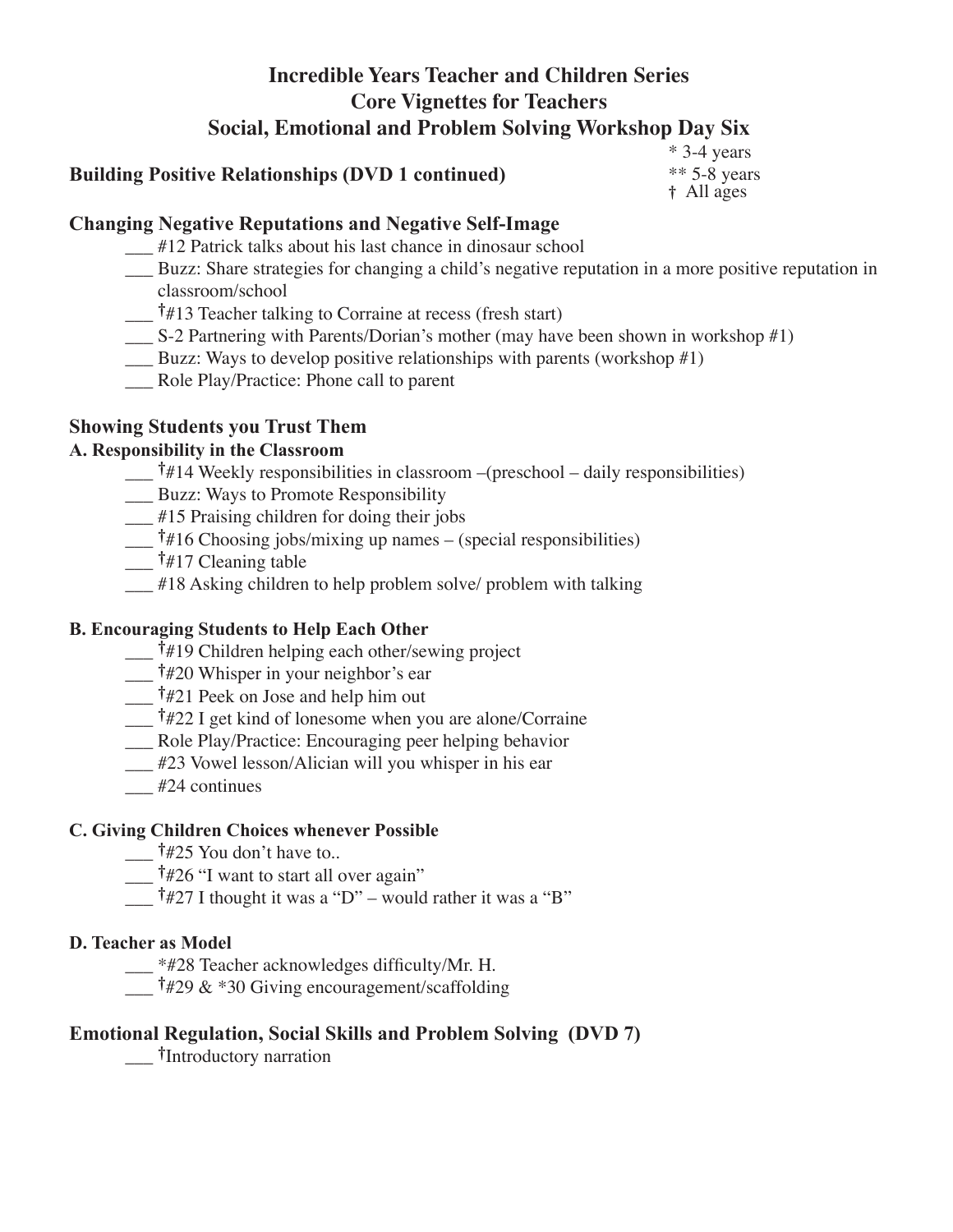## **Teaching Social Skills**

#### **A. Teaching about Relationships**

 $\frac{1}{2}$  #1 Teacher talks about being team players

\_\_\_ #2 Teacher continues discussion of team players

\_\_\_ #3 Teacher reads story about friends

\_\_\_ †#S-41 Coaching Social Skills /Wally, Carolyn, 2 girls playing detective game and Emani joins in/ recording friendly behaviors – (focused practice of skills, how could you use in classroom?)

 $\frac{1}{4}$  †#S-42 Social and Emotional Coaching/ 4 boys and Jamila with puzzle – (value of labeling teamwork)

Buzz: Emotional Literacy Words and Social Behaviors

Practice/Role Play: Social and Emotion Coaching – (Tracking sheet for social/emotional coaching in small groups)

### **B. Encouraging Feeling Talk & Use of Feeling Cards**

- **\_\_**\_ Explain feeling cue cards and how these can be used in classroom with examples of games they can play with them (e.g., music freeze, turn over one card and mix up)
- \_\_\_ #4 Teacher journal writing about friendships
- \_\_\_ #5 Continuation
- \_\_\_ Buzz/Brainstorm: Promoting Feelings Literacy (start feeling book, compliment circle time)
- \_\_\_ #6 Boy talks about a time he felt angry/teachable moment]

#### **C. Coaching Self-Regulation Skills**

- \_\_\_ †#S-43 Jamila at table, matching game, Valerian waiting
- Buzz: Connecting frustrating emotions with ability to stay calm
- \_\_\_ Role Play/Practice: Emotion self regulation coaching
- \_\_\_ †#S-44 Patience muscles
- $\dagger$ # S-45 Using puppets to Promote feeling talk
- \_\_\_ †Model using books and puppets to teach Calm Down Strategies
- \_\_\_ †Practice with puppets/Tiny Turtle/ Feeling books

## **Teaching Problem Solving**

### **A. Using Words to Solve Problems**

- <sup>†</sup>#7 Teacher prompts words to ask
- \_\_\_ †#8 Sharing oatmeal/Bonnie and Hannook
- \_\_\_ Review levels of play & when to use "prompts" (use handouts)
- $\frac{1}{4}$   $\frac{1}{4}$  Prompting word use
- \_\_\_ †#10 Teacher helps children learn to trade and wait
- \_\_\_ Role Play/Practice in groups of 4: words to use that promote feeling language and social skills
- $\frac{1}{4}$  †#11 Teacher preparing snacks/fish crackers
- \_\_\_ #12 Teacher leads song/language board
- \_\_\_ #13 Using communication card "I want yogurt"
- $\frac{1}{414}$  Tell me in words
- #15 Teacher shows Hanook at bubble table how to ask for what he wants

#### **B. Role-Plays as a Teaching Strategy**

\_\_\_#16 Teacher sets up a role play/Wally/ Nicholas/

\_\_\_ Buzz: problem solving scenarios for circle time (e.g., using computer, sharing ball, needing help, being teased etc.)

\_\_\_ Role Play/Practice: Using puppets to teach problem solving /break into small groups